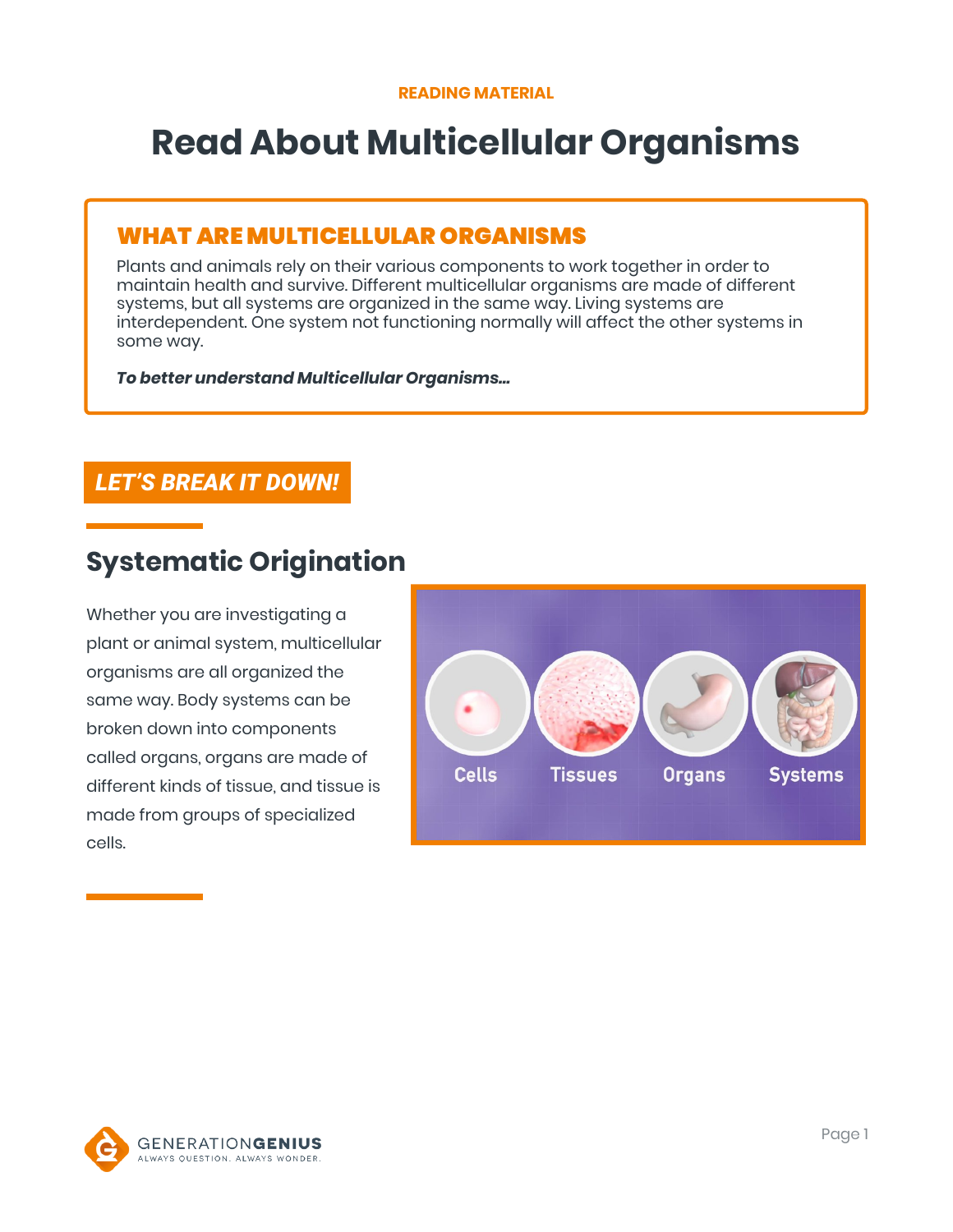# **Animal Systems**

Animals rely on several different systems to survive. These systems work together to allow blood to flow, eat and digest food, and move around. Some of the major systems in animals are nervous, digestive, circulatory, respiratory, excretory, muscular, and skeletal. But some animals, like humans, also have other smaller systems that help them too.



# **Plant System**

Plants rely on systems to survive. These systems work together to allow the plant to make food, to allow water to travel throughout the plant, and to help the plant reproduce. Plants also have organs such as roots, stems, and leaves. But unlike animals, plants have only two major systems: the root system and the shoot system.

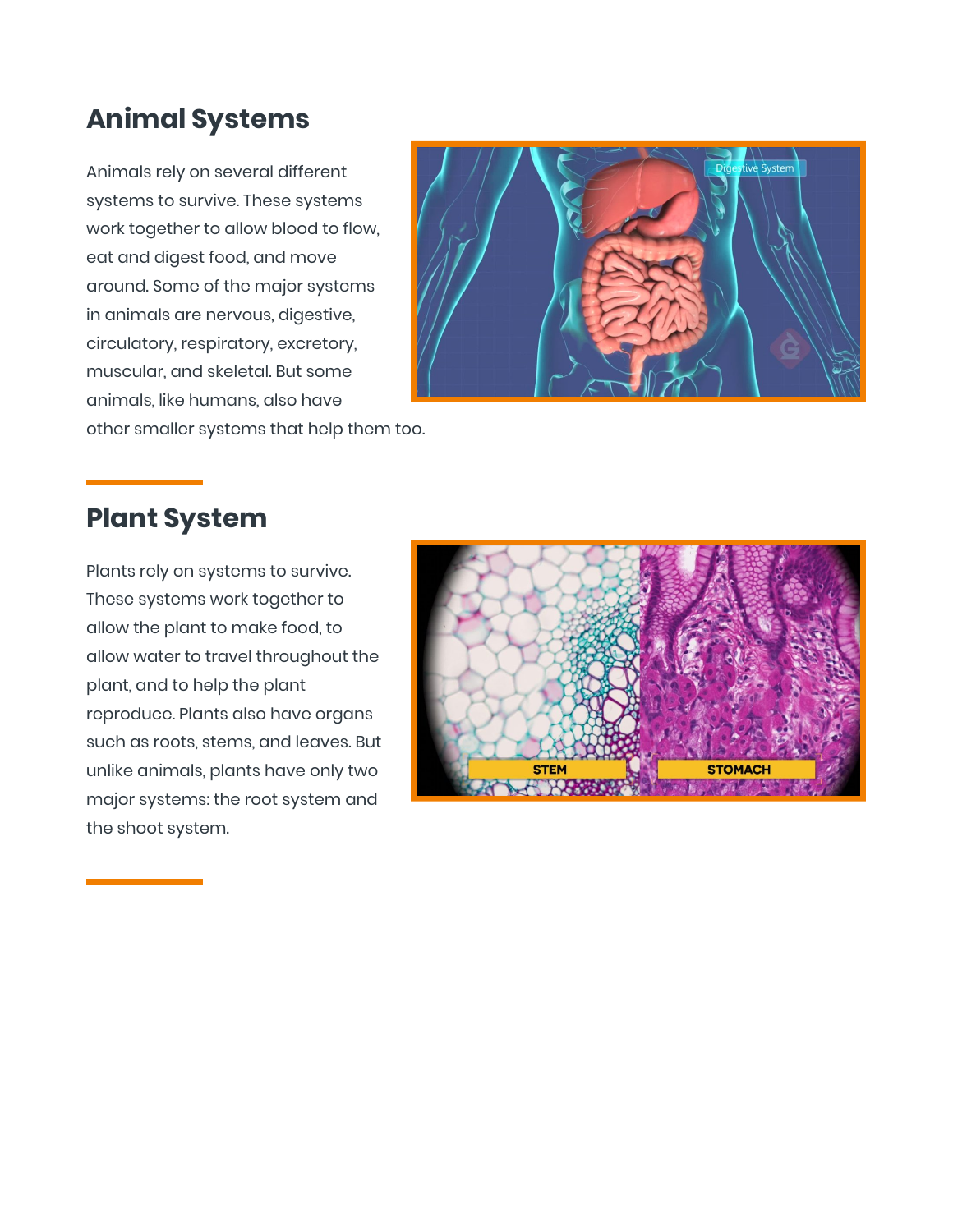# **System Interdependence**

Systems depend on each other to function normally. For example, the respiratory system brings oxygen into the body, and the circulatory system moves oxygen throughout the body. When systems work together like they should, plants and animals are able to grow and reproduce. If one system is not



functioning normally, it can affect other systems. For example, wearing a cast to heal a broken bone will affect how you can use your muscles.

# **Doctors Who Specialize in Treating Body Systems**

Doctors who focus on figuring out and treating a single system are called specialists. For example, a neurologist studies the nervous system, and a gastroenterologist focuses on the digestive system. The medical field has many specialized disciplines. There are even doctors who study only special parts of



certain systems, such as hematologists who study the cause, treatment, and prevention of diseases that are related to blood.

### *MULTICELLULAR ORGANISMS VOCABULARY*

**Multicellular** Made of many cells.

**Unicellular** Made of one cell.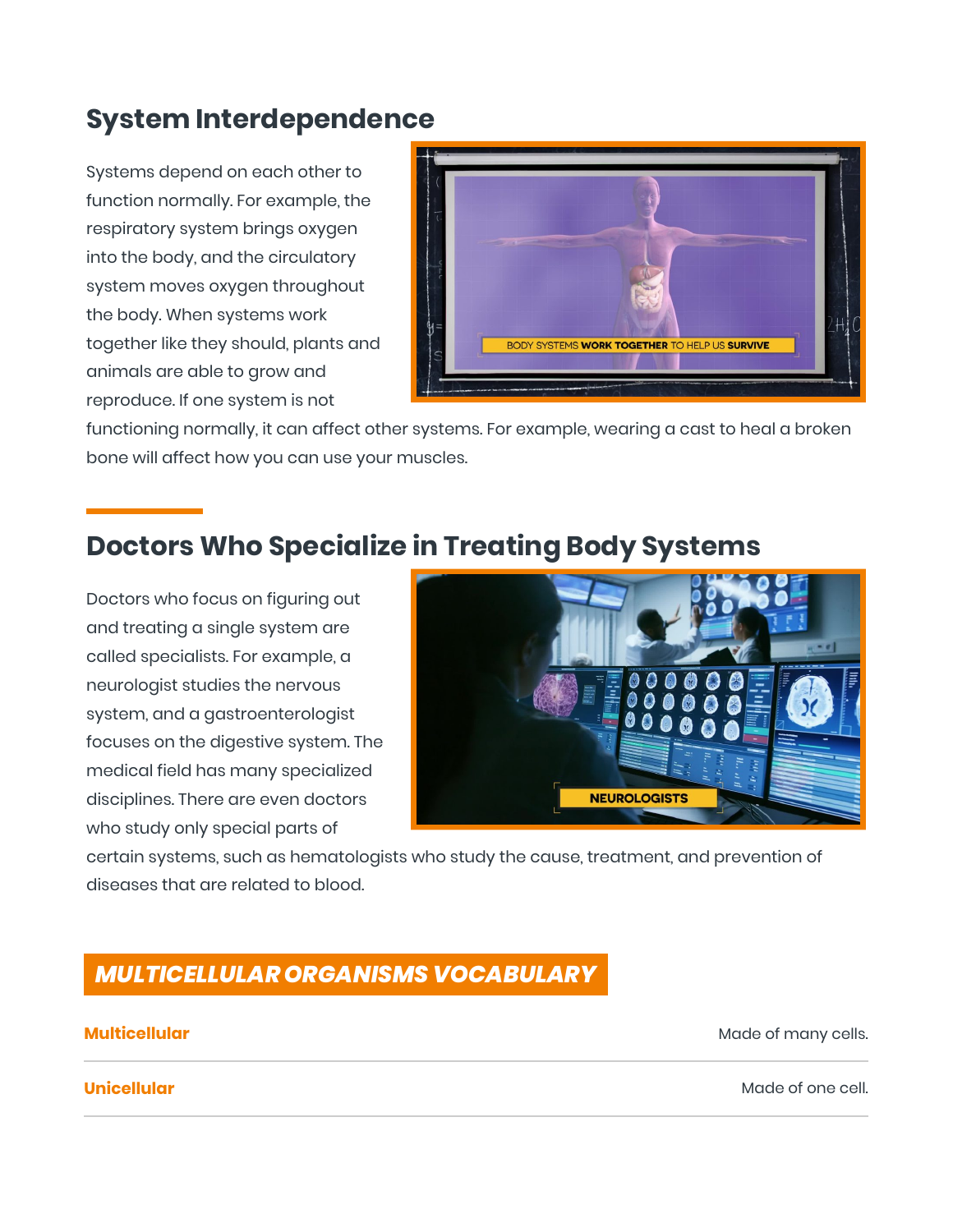| <b>Tissue</b> | Groups of specialized cells that work together.                                                                       |
|---------------|-----------------------------------------------------------------------------------------------------------------------|
| <b>Xylem</b>  | Plant tissue that brings water and dissolved nutrients up from the plant roots and helps to<br>form the woody stem.   |
| <b>Organ</b>  | A group of different tissues that work together to perform a specific function (e.g., heart,<br>stomach, and kidney). |
| <b>System</b> | Organs and tissue working together to perform a function (e.g., digestive system and<br>nervous system).              |

### *MULTICELLULAR ORGANISMS DISCUSSION QUESTIONS*

### **How do the various parts of the body work together when we eat something?**

When we eat something, food travels through our digestive system, which includes our mouth, stomach, intestines, and other organs. After food is digested, our bodies use it for energy and to help us stay healthy. We eliminate food we don't need as waste through our excretory system.

### **How are plant and animal structures similar? How are they different?**

Plants have different parts that need to work together, but they are different from animal parts. Plants get their energy and make their food using the Sun, and animals need to eat to get energy.

### **How is our body system organized?**

Our body is made of cells, cells work together to form tissue, tissues make up organs, organs make up our body's subsystems, and all the subsystems work together to keep our body system alive and healthy.

### **Where are sense receptors found in the human body and what do they allow us to do?**

Our sense receptors are found in our eyes, ears, tongue, skin, and nose. We need sense receptors for our various senses to work. They are also part of the nervous system.

# **We saw we can "trick" our taste buds. Do you think there are other things we do to "trick" our nervous system? (Hint: Have you ever had a headache? What did you do?)**

I think we take medicine, like aspirin, to trick out nerves into not feeling pain.

### **Electrical impulses were used to make a muscle move. Besides the muscular**